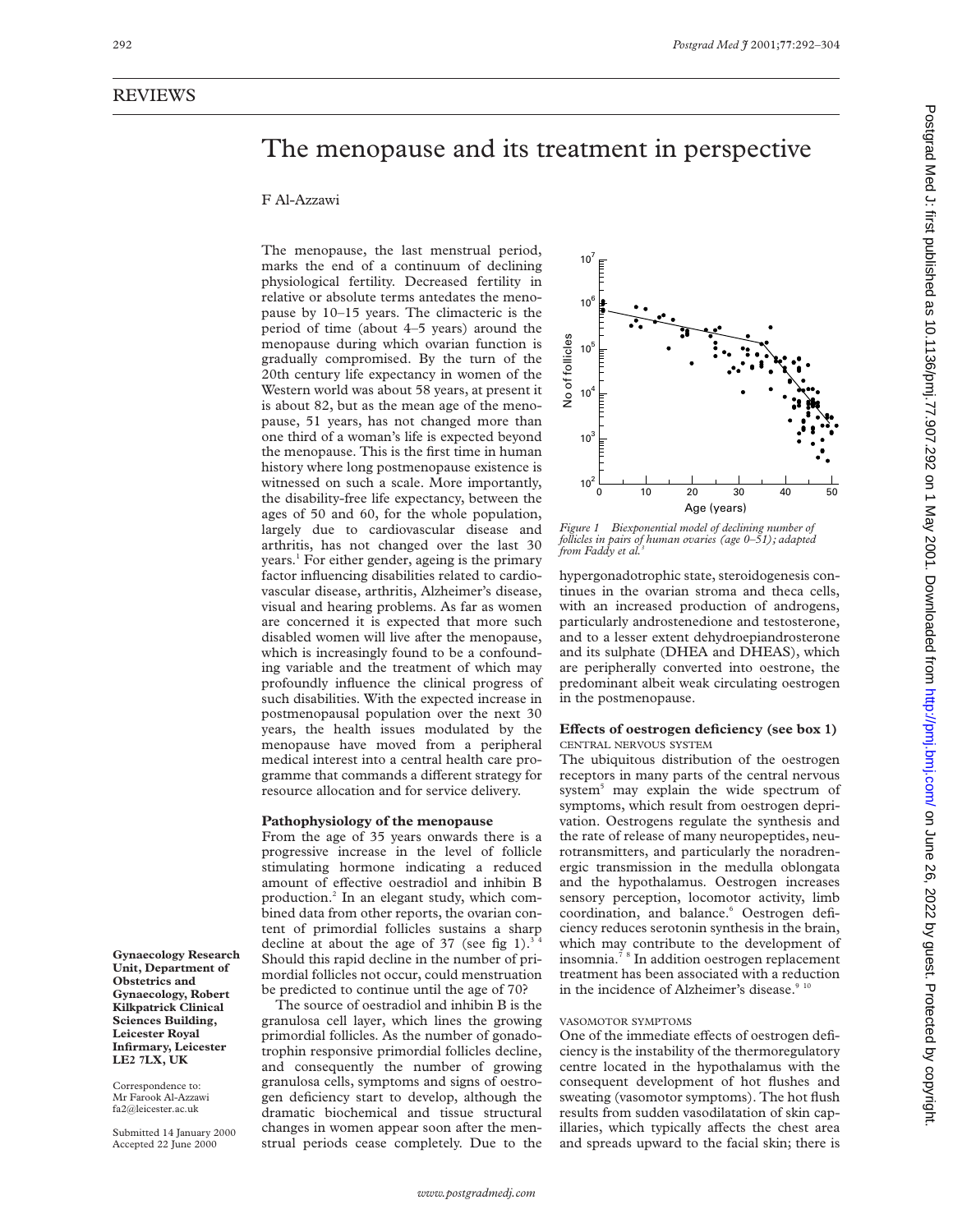

*Figure 2 Vaginal cytology: (A) the eVect of oestrogen is demonstrable by the abundance of large flat squamous epithelial cells, with acidophillic cytoplasm and relatively small nuclei. In contrast to the vaginal smear obtained from oestrogen deficient woman (B) where parabasal cells dominate the picture, with small rounded cells containing large nuclei surrounded by scanty basophilic cytoplasm.*

an increase in skin temperature by about 1-2°C. This hot flush lasts for less than a minute and is usually followed by perspiration. The majority of women experience vasomotor symptoms of varying degrees of frequency and severity, and as many as 25%–50% will continue to suffer from these symptoms at five years after the menopause. The quality of life may be severely compromised by the presence of menopausal symptoms, which are easily cured by hormone replacement therapy (HRT). It is essential to appreciate that the absence of vasomotor symptoms does not reflect a lesser susceptibility to develop the degenerative changes elsewhere in the body as a result of the menopause.

# UROGENITAL AGEING

The loss of oestrogen supply affects the lower genital tract. This results in thinning of the vaginal epithelium (fig 2), and reduction in vaginal transudates, which causes vaginal



- Skeletal disease: osteoporosis.
- Cardiovascular diseases and strokes.

dryness and dyspareunia. There is also reduction in the supporting collagen.

A decrease in cervical mucus may further contribute to the symptom of vaginal dryness. The endometrium becomes atrophic. Ligamentous support to the uterus, cervix, and vagina undergo atrophy, which may present clinically as genital prolapse.

Atrophy of the urothelium of the trigone of the bladder and of the urethra makes these areas more sensitive to the irritating effect of urine, causing urgency, frequency, and dysuria.

# SKIN

As a result of the ageing process as well as hypo-oestrogenaemia, the skin sustains a reduction in the amount of collagen with thinning of the dermis and consequently promotes the development of wrinkles and appearance of lines. The use of oestrogen increases dermal thickness mainly due to an increase in collagen thickness, which retains more water.<sup>11 12</sup>

## BONE METABOLISM

Increased osteoclastic activity supervenes within 6–8 weeks of the loss of oestrogen, and as a result a number of biochemical changes may be observed:

- Reduction in serum level of osteocalcin.
- x Increase in urinary hydroxyproline: creatinine ratio.
- Increase in renal leakage of calcium.
- x Reduction in intestinal absorption of calcium.

# *Osteoporosis*

Osteoporosis is a condition marked by a reduction in bone mass, either due to reduced bone formation or accelerated bone resorption. Bone remodelling is a continuous process of resorption and bone formation, with activated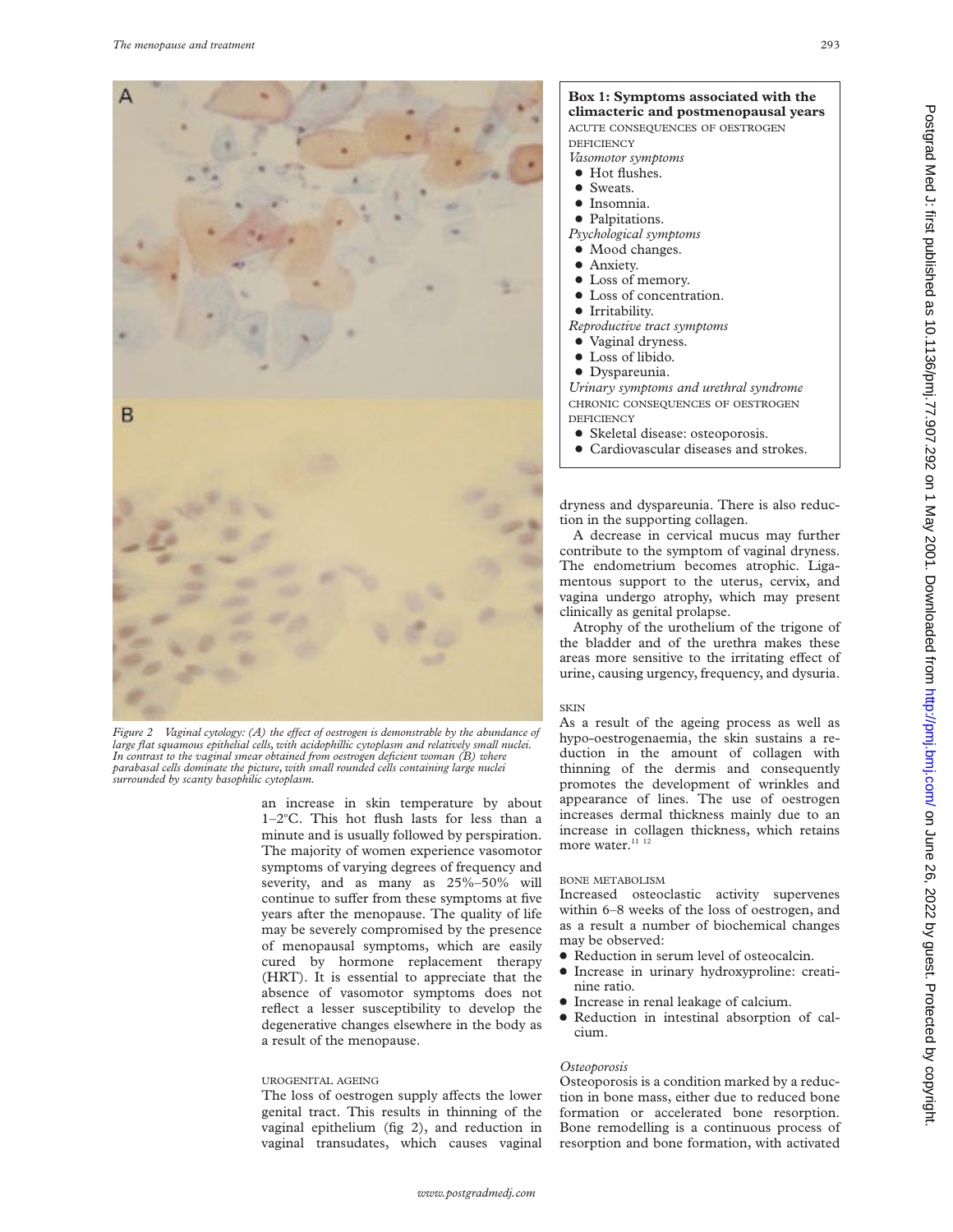

*Figure 3 (A) Scanning electron micrograph showing bone architecture in health and (B) in osteoporosis with thinning and loss of trabeculae; from* Atlas of Osteoporosis *by J C Stevenson and M S Marsh, Parthenon Publishing Group, 1993; published with permission.*

bone resorption being the main feature of oestrogen deficiency. The main morphological change in osteoporosis is the loss of collagenous framework, which constitutes the bone microarchitecture (fig 3). In the postmenopausal population it is manifested by a progressive reduction in height, development of dorsal kyphosis (dowager's hump), and by the high incidence of low trauma fractures of the distal radius, vertebral compression, and fractures of the neck of the femur.

The life time risk of osteoporotic fractures for a 50 year old white man is 2% for vertebral fractures, 2% for distal radius fracture, and 3% for femoral neck fractures; the corresponding figures for a woman of the same age and ethnicity are 11%, 13%, and 14%, respectively.13 Therefore, more than one third of women will sustain one or more osteoporotic fracture in their lifetime. The maximum bone mass is attained at the age of 30, followed by a plateau for 5–10 years, whereafter age related bone loss of about 0.5% per annum, ensues.<sup>14 15</sup> At the menopause, a phase of accelerated bone loss of about 4% per annum has been recognised, which affects mainly cancellous bones, and lasts for about four years.<sup>14 16</sup> Afterwards, the annual rate of bone loss slows back to  $1\%$ .<sup>17</sup> By the age of 80, a non-hormonally replaced woman will have lost 30%–50% of her bone mass. A reduction of bone density by 1 standard deviation (SD), in the hip for example, increases the risk of hip fractures by 2.6-fold.<sup>18</sup> Femoral neck fractures carry a 15% fatality within three months and are associated with a high disability rate in survivors. Women of north western European extraction, Asian, and oriental women accrue a lower bone density during their lifetime and are therefore



*Figure 4 Dual energy x ray absorptiometry (DEXA; Expert Machine, Lunar Inc).*

more susceptible to osteoporosis after the menopause, when compared with Afro-Caribbean or Mediterranean women.

*Oestrogen effects on bone metabolism* 

- Reduction in interleukin-1 and interleukin-6 production in bone remodelling units.<sup>1</sup>
- $\bullet$  Induction of apoptosis in osteoclasts.<sup>20</sup>
- Stimulation of bone formation by the increased production of insulin-like growth factor (IGF)-I, IGF-II, and transforming growth factor- $\beta$ .<sup>21</sup>
- $\bullet$  Increased synthesis of calcitonin.<sup>22</sup>
- x Increased vitamin D receptor expression in osteoblasts.<sup>23</sup>

#### *Measurement of bone mass*

Osteoporosis is an asymptomatic disease until its late stages, and therefore early detection is necessary to prevent its development. There are several techniques to measure bone mass which include ultrasound scan of the os calcis, single energy absorptiometry, dual energy *x* ray absorptiometry (DEXA; see fig 4), and computed tomography. The quantitative ultrasound method may be suitable for screening to predict osteoporotic fracture risk, $24$   $25$  but may have limitations in the follow up assessment of response to treatment. Computed tomography, while providing a volumetric assessment of bone density, has the disadvantage of high radiation dose and high costs. The single energy x ray absorptiometry offers high precision with a low dose of radiation at appendicular sites—namely, the distal radius and os calcis. DEXA allows measurements of bone mineral density (BMD) at the spine, hip, total body, and at the appendicular sites, and offers a more precise measurements by allowing for soft tissue interference.

The organic matrix of bone is impregnated with calcium salts in the form of hydroxyapatite. The bone mineral content correlates with the mechanical strength of bone, and is usually measured by its estimation per unit area in the bone examined: BMD, expressed as  $g/cm<sup>2</sup>$ .

Since bone mass is nearly normally distributed in a given healthy population, at peak bone mass it has become customary to express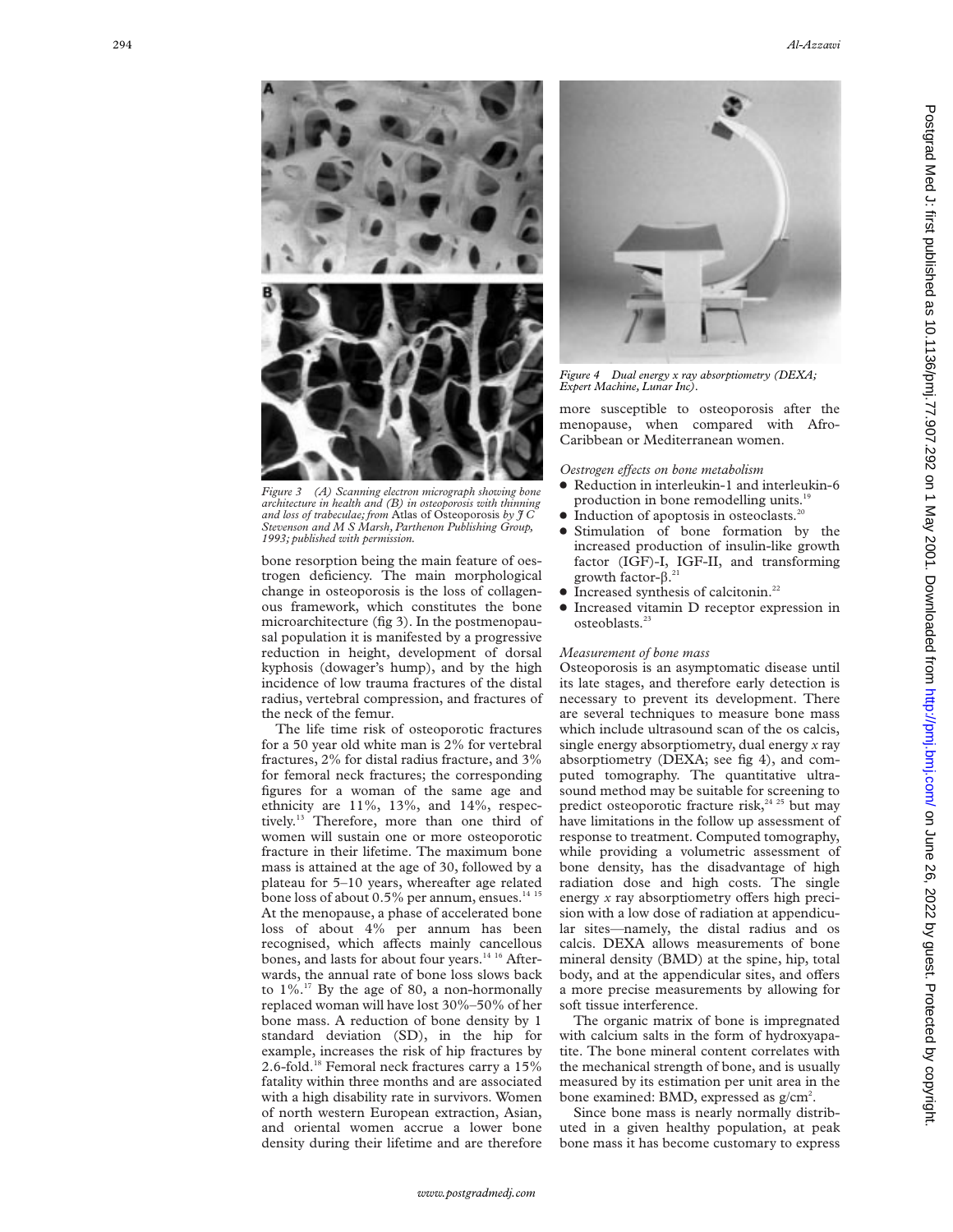## **Box 2: Causes of osteoporosis** *Metabolic and endocrine aetiology*

 $\bullet$  Hypogonadism.

- $\bullet$  Hyperadrenocorticism.
- Thyrotoxicosis.
- $\bullet$  Hyperparathyroidism.
- 
- *Nutritional deficiencies*
- Vitamin D deficiency. • Alcoholism.
- 
- Malabsorption syndrome.
- Chronic liver disease.
- *Drug induced*
- $\bullet$  Chronic corticosteroids use.
- $\bullet$  Chronic heparin therapy.

BMD in terms of SD units around the mean. A threshold range for osteopenia is a BMD between −1.0 to −2.49 SD units and the threshold for osteoporosis is a BMD lower than −2.5 SD units below that of young healthy adults (T score). When the number of SD units, which denote the BMD, is compared to age matched control, the Z score is derived (figs 5 and 6). Upon the diagnosis of osteoporosis causes other than oestrogen deficiency should be considered and appropriate investigations instituted (box 2).

CARDIOVASCULAR SYSTEM

Oestrogen deficiency results in several changes in the cardiovascular system:

# *Heart*

Ischaemic heart disease (IHD) is the most common cause of death in women over the age of 55, and accounts for about 25% of deaths. The menopause is an independent risk factor for IHD, the overall relative risk for IHD in the menopause is 2.7 and this risk rises with younger age at menopause.<sup>26</sup> In women with a previous myocardial infarction, ever-use of oestrogen significantly reduces age adjusted

# **Bone densitometry Menopause Research Unit Leicester Royal Infirmary**

AP SPINE REGION DENSITY Acquired: 02/06/00 12:53:34 PM (1.91)<br>Analysed: 02/06/00 12:59:25 PM (1.91) 64.8 years 02/06/00 12:59:25 PM (1.91) 161.5 cm 59.0 kg White Female Printed: 02/06/00 14:27:57 PM (1.91) c:\exp\_dat2\mee—m02.s12 1.44 1.32 1.20 LI L2-L4 1.08 BMD (g/cm2 ) 0.96 0.84 L<sub>2</sub> 0.72 0.60 20 30 40 50 60 70 80 90 100 L<sub>3</sub> Age (years) **BMD 1 Young adult 2 Age matched 3 Region ) (%) (T) (%) (Z)** L4 L1 0.708 63 -3.5 79 -1.6 L2 0.782 65 -3.5 81 -1.5 L3 0.925 77 -2.3 96 -0.4 L4 0.931 78 -2.2 96 -0.3

|                                                                                                     | L4<br>$L2-L4$ | 0.931<br>0.882                           | 78<br>73      | 96<br>$-2.2$<br>$-2.7$<br>91 | $-0.3$<br>$-0.7$ |  |
|-----------------------------------------------------------------------------------------------------|---------------|------------------------------------------|---------------|------------------------------|------------------|--|
|                                                                                                     |               | Patient trend (L2-L4)                    |               |                              |                  |  |
| Image not for diagnosis                                                                             | Scan<br>date  | BMD <sup>1</sup><br>(g/cm <sup>2</sup> ) | Change<br>(%) | Change/<br>(SD)              | Age<br>(years)   |  |
| 134:5.0:-25.00:48x1 X2 -2.00:10.00 0.60x1.20 0.00 100%<br>1.14:0.00 14.2:23.7 0.920:0.924 62.0:59.6 | 22/05/98      | 0.856                                    | ٠             |                              | 62.7             |  |
|                                                                                                     | $02/06/00*$   | 0.882                                    | 3.0           | 0.2                          | 64.8             |  |

1-Statistically 68% of repeat scans fall within 1SD (± 0.010g/cm<sup>2</sup>) for L2-L4. See Appendix for more information. 2-UK AP spine female reference population, young adult ages 20-40 3-Matched for age, weight (females 25-100kg) and ethnicity.

#### Comments:

#### **Internal hydroxyapatite standard = 0.924**



*Figure 5* Bone densitometry results of osteoporotic lumbar spines with the second reading marked by the dotted square ( $\Box$ ) *two years thence. Follow up DEXA is necessary after the instigation of treatment to document response.*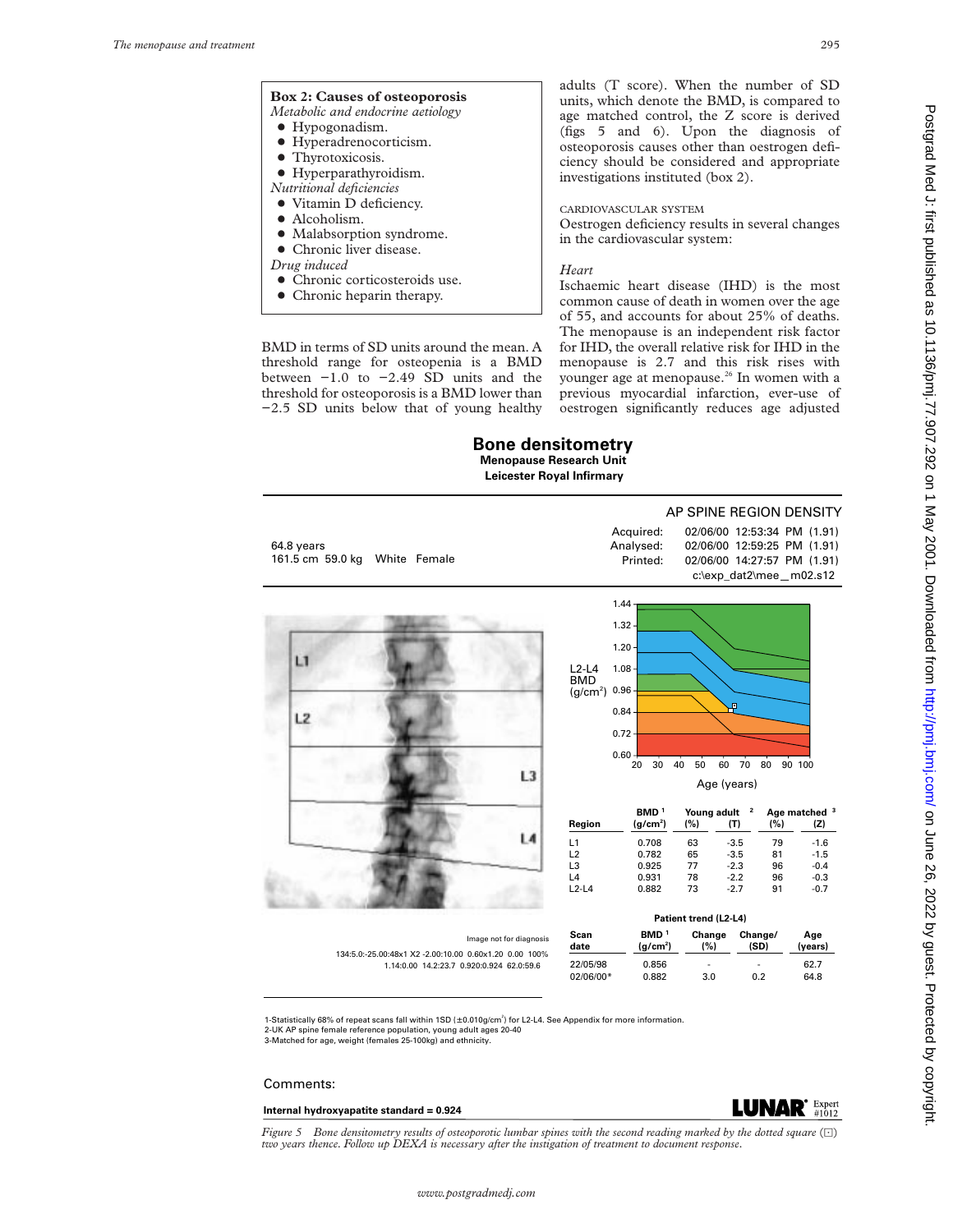## **Bone densitometry Menopause Research Unit**

**Leicester Royal Infirmary**



#### Comments:

## **Internal hydroxyapatite standard = 0.924**

*Figure 6 Bone densitometry of the femur.*

mortality from a repeat myocardial infarction to 0.56 (95% confidence interval (CI) 0.50 to 0.61).<sup>27</sup> The relative risk for cardiovascular disease in women on oestrogen replacement remains 0.65 even after adjustment for other risk factors: previous myocardial infarction, diabetes, hypertension, smoking, cholesterol, body mass index, age, education.<sup>2</sup>

There are structural and functional changes in the heart following the menopause:

- $\bullet$  Reduced stroke volume.<sup>29</sup>
- $\bullet$  Reduced cardiac output.<sup>30</sup>
- Left ventricular hypertrophy: posterior wall and septum thickness increases by 10% within five years after the menopause.<sup>3</sup>
- x Higher incidence of "ischaemia minor" in the electrocardiograms of oophorectomised women.<sup>32</sup>

A reduction in the incidence of cardiovascular disease including cerebrovascular accidents, and will therefore have the greatest potential to influence the life expectancy of women. Preventing myocardial ischaemia, nonfatal infarctions, and cerebrovascular insufficiency ranks among the most important ways of increasing the "disability-free life expectancy" of women.

**LUNAR**<sup>®</sup> Expert

#### *Blood pressure*

The incidence of hypertension is significantly higher in hypo-oestrogenic postmenopausal women when compared with women receiving oestrogen replacement therapy after adjustment for age, race, and weight.<sup>33</sup> Postmenopausal oestrogen replacement treatment reduces systolic and diastolic blood pressure in women, and this effect is not dose related. In addition, oestrogen reduces the stress induced rise in blood pressure. The arterial vasodilatory effect of oestrogen may be a crucial mechanism in modulating its cardiovascular protective effects, whether that is due to increased prostacyclin production, $34$  calcium channel blockade, $35$ or endothelium independent vasorelaxation.<sup>36</sup>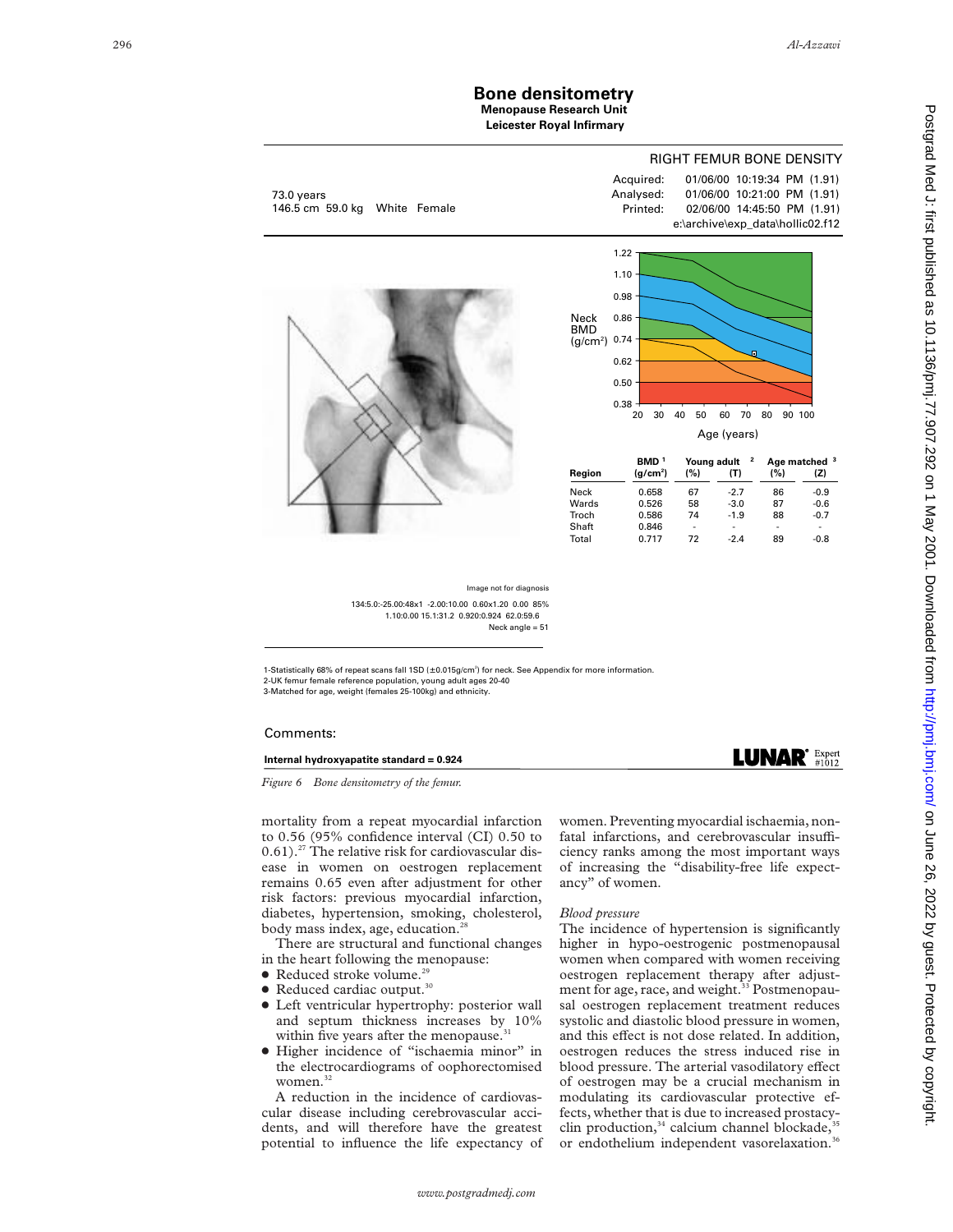

*Figure 7 Lipoprotein metabolism: absorption of chylomicra initial liver handling and release to body tissues (ApoE = apolipoprotein E; B48 = apolipoprotein B48; E2 oestradiol, influences the adjacent process according to the annotated +/− sign; FFA = free fatty acids; LPL = lipoprotein lipase; PL = phospholipids; TG = triglycerides).*

The effect of oestrogen on blood pressure has been reported in many publications. A rise of blood pressure, as measured by the conventional sphygmomanometer, was documented by some $37$  while others ascribed the rise to the type of oestrogen used.<sup>38</sup> Others failed to demonstrate a change in blood pressure with oestrogen therapy in normotensive or in hypertensive women.39 40 A reduction in blood pressure was documented in a double blind cross over study of conjugated equine oestrogens and placebo.<sup>41</sup> Automated ambulatory blood pressure measurement is a useful technique to overcome the problem of white coat hypertension, and gives a number of readings throughout a 24 hour period. In a comparative study that evaluated the mean change in daytime and night-time systolic and diastolic blood pressure in oophorectomised women there was a consistent drop in systolic and diastolic blood pressure during the day and night. This trend was statistically significant in women treated with transdermal oestradiol compared with oral oestrogen after six months of observation.42 After oral administration of oestrogen the induction of angiotensinogen through the first pass effect on the liver has been proposed but this was not substantiated in the literature. Certain gene polymorphisms may be responsible for the development of high blood pressure in some oestrogen users, however, this has not yet been documented.

# *Effects of oestrogens on blood vessels*

Postmenopausal oestrogen therapy results in acceleration of blood flow in the aorta, $4$ reduced peripheral vascular resistance,<sup>44</sup> and a significant increase in the pulsatility index in the carotid arteries.<sup>45</sup>

Postmenopausal oestrogen supplement delays the onset of exercise induced STdepression and improved exercise tolerance in women with angiographically confirmed coronary heart disease,<sup>46</sup> and angiographic studies have shown a reduced coronary artery occlusion risk in oestrogen users.<sup>47</sup>

#### *Cerebrovascular effect of oestrogen*

A sex difference exists in cerebral blood flow being greater in the premenopause than in age matched males, but it declines to equality after the menopause.<sup>48</sup> Oestrogen treatment in the postmenopause reduces resistance in the internal carotid artery<sup>45</sup> and middle cerebral artery.49 In another study the use of unopposed oestrogen in women with established carotid



Figure 8 Lipoprotein metabolism: progressive degradation of the very low density lipoprotein (VLDL) molecule down to<br>the low density lipoproteins (ApoC/E = apolipoprotein C/E; B100 = apolipoprotein B100; E2 = oestradiol, i *adjacent process according to the annotated +/− sign; FFA = free fatty acids; HTgL = hepatic triglyceride lipase; IDL = intermediate density lipoprotein; LDL = low density lipoprotein; LDLr = low density lipoprotein receptor; LPL = lipoprotein lipase; PL = phospholipids; TG = triglycerides).*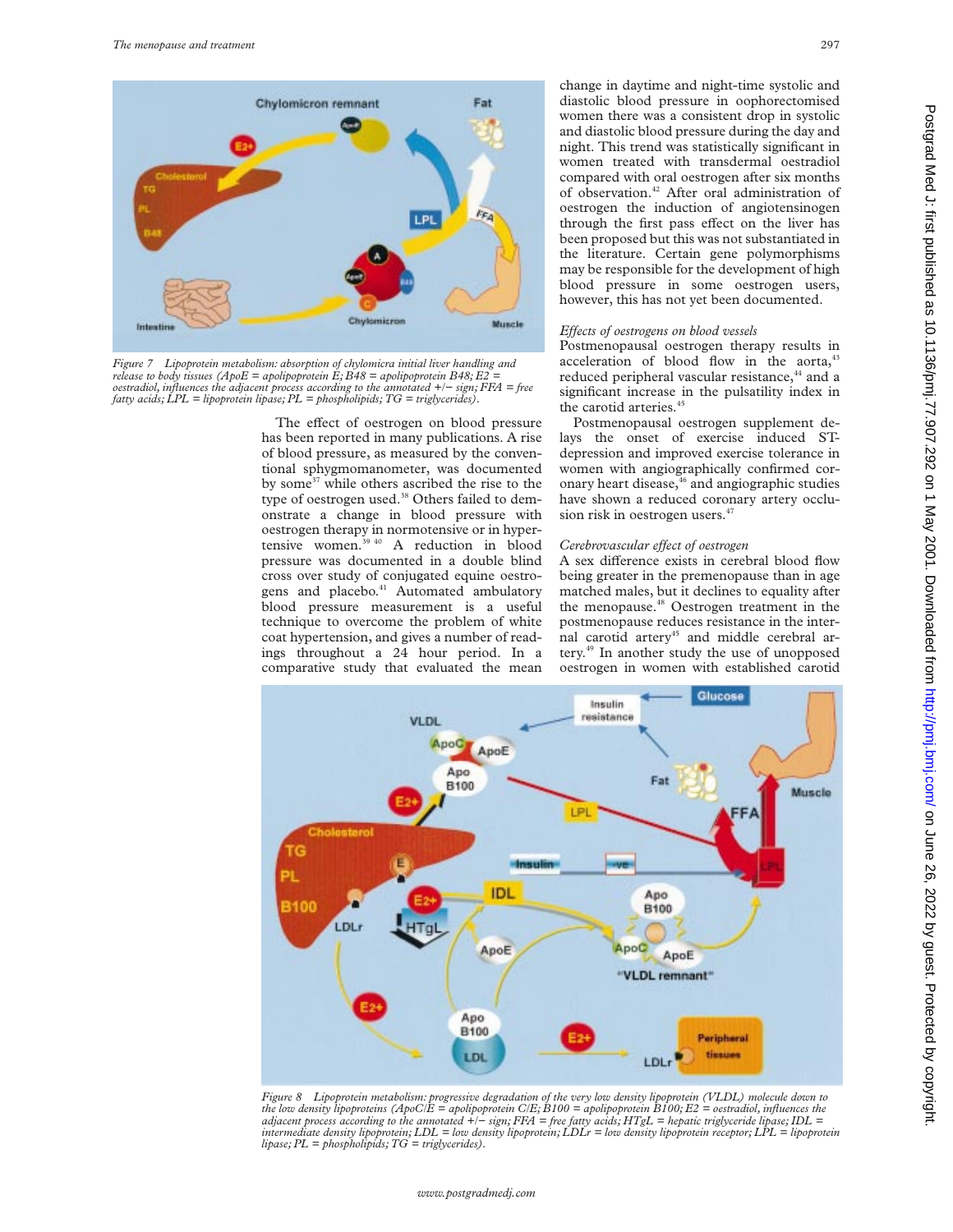

*Figure 9 Lipoprotein metabolism: reverse cholesterol transport (Apo A1/A2/E = apolipoprotein A1/A2/E; B100 = apolipoprotein B100; E2 = oestradiol, influences the adjacent process according to the annotated +/− sign; HTgL = hepatic triglyceride lipase; HDL = high density lipoprotein; IDL = intermediate density lipoprotein; LCAT = lecithin cholesterol acyltransferase; LDL = low density lipoprotein; LPL = lipoprotein lipase; VLDL = very low density lipoprotein).*

artery atheromas resulted in a reduction of 28% plaque length and 18% of plaque thickness after six months of treatment.<sup>5</sup>

#### *Lipoprotein metabolism*

Lipid metabolism is a complex process, which involves mainly the liver, adipose tissue, skeletal muscles, and peripheral blood monocytes in addition to the intestinal villi (see figs 7, 8, and 9).

The disturbance in lipid metabolism ranks highly among the identified risk factors of atherosclerosis and cardiovascular disease. Raised serum total cholesterol and triglyceride concentrations have been identified to have a linear positive relationship, and high density lipoprotein (HDL)-cholesterol was found to have an inverse relationship to the risk of coronary heart disease.

There are sex differences in lipid profile, which in women is profoundly affected by hormonal changes. Before the menopause, women have a less atherogenic lipid profile, but the changes in lipoprotein metabolism in postmenopausal women have been associated with the increased cardiovascular mortality. This risk has been shown to decline with the lowering of serum cholesterol.<sup>51</sup>

After the menopause, women retain their higher level of HDL-cholesterol, but this is counteracted by a higher level of low density lipoprotein (LDL)-cholesterol than in men. About half the patients with coronary artery disease have reduced HDL-cholesterol levels; the commonest lipoprotein abnormality. Consequently, elevation of HDL-cholesterol by oestrogen treatment should be viewed as an important vehicle for the cardioprotection effect of this hormone. Oestrogen reduces LDL oxidation and therefore interferes with its

uptake by monocytes and tissue macrophages, a particularly important step in the development of atherosclerosis. The significance of raised serum triglycerides as an independent risk factor for cardiovascular disease is still controversial. About 30%–50% of the cardioprotective effects of oestrogens has been attributed to the changes in LDL and HDL. When lipoprotein subfractions are analysed, a low risk profile is characterised by a low LDLcholesterol, and a raised HDL-cholesterol, particularly the HDL <sup>2</sup> subfraction, while the level of the LDL-cholesterol is positively related to the risk of IHD.<sup>51</sup>

Apoproteins are important for the transport of lipids and their uptake in peripheral tissues, and are important independent predictors of cardiovascular disease risk. Epidemiological data have linked apoprotein B (Apo B) with cerebrovascular disease while Apo A1 is inversely related to the risk. Lipoprotein a, Lp (a), has been identified as an independent risk factor for atherosclerosis and  $IHD$ <sup>52</sup> although the underlying mechanism has not yet been clearly defined. Oestrogen replacement treatment in postmenopausal women reduces Lp(a) levels.<sup>53</sup>

An apparently beneficial effect of HRT on the risk of cardiovascular disease is probably mediated through a favourable effect on the lipid profile. In addition, oestrogen reduces central obesity, and together both reduce the insulin concentrations. Indeed, current oestrogen use may reduce the risk of non-insulin dependent diabetes mellitus by  $20\%$ .<sup>54</sup>

Oestrogen deficiency is associated with increase in total cholesterol, LDL-cholesterol,  $Lp(a)$ , and reduction in HDL-cholesterol.<sup>55</sup> Oestrogen replacement reverses these changes. Progestins may increase the activity of hepatic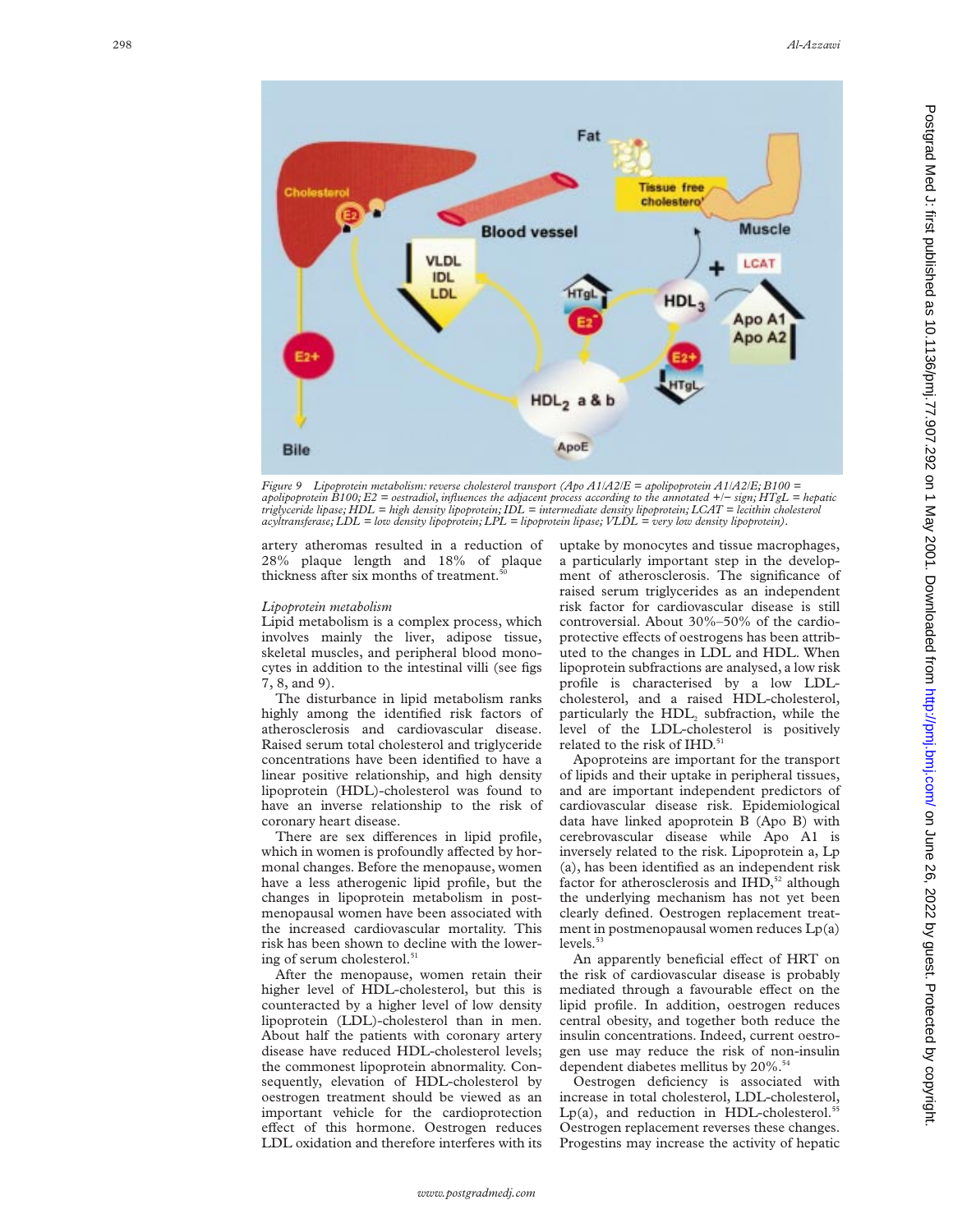lipoprotein lipase and therefore increases the catabolism of HDL<sub>2</sub>, with the result of lowering the levels of HDL<sub>2</sub> and HDL-cholesterol.<sup>56</sup> In addition, oestrogen with cyclically administered progestogen has little or no effect on triglycerides.<sup>53</sup> When a progestogen is used in a continuous combined fashion along with oestrogen, as an amenorrhoea regimen, HDL levels were reduced, however.<sup>57</sup>

### CHANGES IN COAGULATION FACTORS

The menopause results in changes in coagulation factors, with increases in fibrinogen,<sup>5</sup> plasminogen activator inhibitor-1 (PAI-1),<sup>59</sup> factor VIIc,<sup>60</sup> and antithrombin-III (AT-III).<sup>61</sup> Oestrogen replacement treatment is associated with increases in plasminogen, platelet count, factor VII, factor IX, factor X, factor XI, protein C, and von Willebrand's factor. Oestrogen replacement treatment is associated with reductions in fibrinogen, AT-III, prothrombin time, tissue plasminogen activator, PAI-1, platelet aggregation time, and protein S.<sup>62</sup>

The interaction between these factors is also governed by a large buffering capacity to compensate, within limits, the effects of any derangement in individual protein. Thus the predictive value of future occurrence of venous thrombosis as a result of oestrogen replacement treatment, by measuring each individual clotting factor is restricted to the finding of gross abnormalities only. Therefore one has to rely on the epidemiological data, which have shown that there is a very small increase in the risk of venous thrombosis as a result of HRT use, an excess of 1:5000.<sup>63 64</sup> These studies suggest that the risk of venous thromboembolism is greater during the first year, which then declines over the following two years and becomes not significantly different from controls after three years of use. Patients found to have protein S deficiency, activated protein C resistance such as those with factor V Leiden gene phenotype, require careful assessment of the risks and benefits of HRT, which have to be considered and tailored to the individual needs before embarking on treatment.

#### **The HERS Study**

The Heart Estrogen/progestin Replacement Study (HERS) was a randomised placebo controlled study of continuous combined conjugated oestrogens (0.625 mg) plus 2.5 mg of medroxyprogesterone acetate for the secondary prevention of IHD in women with established diagnosis of IHD.<sup>65</sup> In contrast to the investigators' expectation there was an increase of IHD events in the treated group compared with the placebo group during the first two years of the study. However, when the first two years were free from intercurrent IHD, there was a trend towards a beneficial effect in the treated group.<sup>6</sup>

This trial was a landmark in this field but unfortunately suffered from a number of pitfalls, which raised more questions than it could answer. The recruitment period was extended with the majority of patients enrolled towards the end of the 18 month period, and the observation time was thus reduced to a

mean of 4.1 as opposed to 4.75 years in the initial description of the protocol. Moreover, the incidence of IHD events in the placebo group was 3.3%, which is significantly lower than the expected incidence of 5%. Such factors clearly undermine the statistical power of the study.

The study design lacked an oestrogen only group and included only one type of progestin. The choice of the progestin and the duration of its administration might have played another factor in the results of the HERS report. Medroxyprogesterone acetate has been shown to adversely affect coronary arteries in monkeys. $67.68$ 

The prothrombotic potential of women who experienced IHD events was not determined and in particular the geno typing for factor V Leiden. Factor V Leiden mutation has also been linked to arterial disease.<sup>69</sup>

## **Diagnosis of the menopause**

The majority of postmenopausal women who present to their doctors requesting help are suffering from hot flushes and sweating and vaginal dryness. A few present wishing to prevent osteoporosis or coronary heart disease. The diagnosis of the menopause depends on the presence of typical symptoms (above), amenorrhoea for >12 months, or when the clinical picture is not as clear cut a serum level of follicle stimulating hormone in excess of 30 IU/l confirms the diagnosis.

In women who are still menstruating, the differential diagnosis includes the premenstrual syndrome especially when associated with symptoms of the climacteric. Endogenous depression is another consideration in the differential diagnosis. Rarely, vasomotor symptoms may be associated with the carcinoid syndrome, pheochromocytoma or hyperthyroidism, but other manifestations and the characteristic biochemical changes associated with these three conditions should establish the relevant diagnosis.

Follicle stimulating hormone and oestradiol concentrations are not required for routine diagnosis, but they may be of help to establish the diagnosis of ovarian failure in atypical cases, in the follow up of incomplete response to treatment, or in the case of conserved ovaries after hysterectomy.

Assessment of ovarian reserve had been attempted to predict the diagnosis of the menopause using the clomiphene citrate challenge test<sup>70</sup> and the gonadotrophin releasing hormone agonist test, $\frac{3}{1}$  but these functional tests were not found to be reliable (see review by Gulekli *et al*<sup>72</sup>).

#### **Treatment of the menopause**

The principle of HRT involves the administration of oestrogen, which provides symptom relief, reverses the changes in calcium metabolism, and improves lipoprotein metabolism. Oestradiol and oestrone are fat soluble molecules and therefore not readily absorbed from the gut except if the steroid is micronised (particle size  $\langle 1 \mu \rangle$  or if the oestrogens are esterified to a carrier salt that makes them more water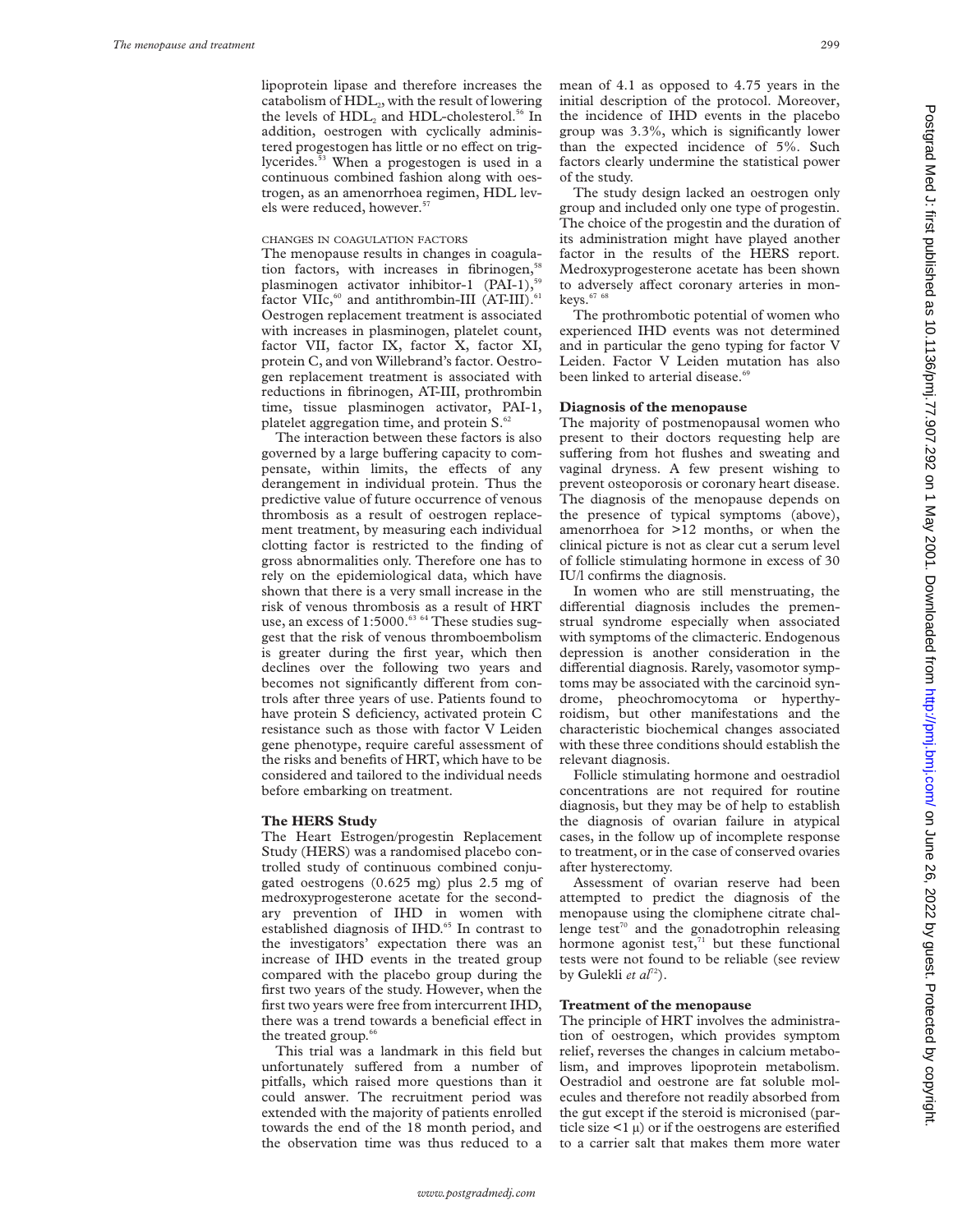soluble. An example of the latter includes oestradiol valerate, which is quickly metabolised in the liver into oestradiol and valeric acid, 12-C fatty acid. Another example is ethinyl oestradiol but because of its resistance to intracellular  $17\beta$  dehydrogenase it exerts a sustained activity, and is therefore not a suitable preparation for postmenopausal HRT.

Oral administration of oestrogens is subjected to the first pass effect of the liver with rapid conjugation to glucoronates and sulphates. Oestradiol is rapidly converted to the weaker oestrone. Oral therapy usually succeeds in building up a satisfactory serum oestradiol levels. The transdermal preparations form a theoretically safer way to administer oestrogens but suffer from limitations of skin absorption in at least 50% of instances and in the potential of skin reactions to the adhesive material in the patch. Alternatively the application of oestradiol in gel formulation rubbed over the skin may overcome this; nevertheless, serum oestradiol levels may still be lower than with oral treatment. The subcutaneous insertion of oestradiol pellets involves a surgical procedure, associated with mounting high serum oestradiol levels, and as such is responsible for the development of tachyphylaxis in a large number of women. The vaginal route is effective in delivering oestrogens, useful when a restricted effect to the vagina is required; however, the type and dose of oestrogens used can result in significant serum levels.

The side effects of oestrogens are:

- Oral administration of oestrogen may cause nausea and gastric irritation.
- Breast tenderness, usually dose related, but it usually settles down within 3–4 months.
- Headaches may be aggravated.

The average daily doses of oestrogen depicted in table 1 are those derived from the literature for the provision of adequate control of symptoms. Box 3 lists measures for the prevention and treatment of osteoporosis. The dose may be increased to overcome residual vasomotor symptoms.

|  |  | Table 1 Drugs used for postmenopausal hormone replacement therapy |  |
|--|--|-------------------------------------------------------------------|--|
|--|--|-------------------------------------------------------------------|--|

| Oestrogen                 | Type                                                                                                                                         | Average daily dose                                |
|---------------------------|----------------------------------------------------------------------------------------------------------------------------------------------|---------------------------------------------------|
| Oral                      | Micronised oestradiol                                                                                                                        | $2 \text{ mg}$                                    |
|                           | Conjugated oestrogens                                                                                                                        | $0.625$ mg                                        |
|                           | Oestradiol valerate                                                                                                                          | 2 <sub>mg</sub>                                   |
|                           | Piperazine oestrone sulphate                                                                                                                 | $0.625$ mg                                        |
| Transdermal               | Oestradiol in adhesive matrix or reservoir patch                                                                                             | $50 \mu g$                                        |
|                           | Oestradiol in a gel formulation                                                                                                              | 2.5 <sub>g</sub>                                  |
| Subcutaneous pellets      | Administered at six monthly intervals                                                                                                        | $50$ mg                                           |
| Vaginal applications      | These are administered daily for three weeks followed by twice weekly<br>administration to minimise unopposed oestrogen effect on the uterus |                                                   |
|                           | Oestriol cream                                                                                                                               |                                                   |
|                           | Oestradiol vaginal tablets                                                                                                                   |                                                   |
|                           | Conjugated equine oestrogen cream                                                                                                            |                                                   |
| Progestational agents     |                                                                                                                                              | Average daily dose<br><i>(sequential regimen)</i> |
|                           | Micronised progesterone                                                                                                                      | $300$ mg                                          |
|                           | 19-Nortestosterone derivatives                                                                                                               |                                                   |
|                           | Norethisterone                                                                                                                               | $1 \text{ mg}$                                    |
|                           | Levonorgestrel                                                                                                                               | $0.075$ mg                                        |
|                           | Norgestrel                                                                                                                                   | $0.150$ mg                                        |
|                           | 17 Acetoxy derivatives of progesterone: medroxyprogesterone acetate                                                                          | $10 \text{ mg}$                                   |
|                           | C-21 Progestin: dydrogesterone                                                                                                               | $10 - 20$ mg                                      |
| Other synthetic compounds |                                                                                                                                              |                                                   |
| Tibolone                  |                                                                                                                                              | $2.5 \text{ mg}$                                  |
| Raloxifene                |                                                                                                                                              | $60$ mg                                           |

# **Box 3: Prevention and treatment of osteoporosis**

*(1) HRT*

- Oestrogen: natural not synthetic. Continuous not cyclical.
- Minimum bone sparing dose. x Progestins (in women with an intact

uterus). Cyclical: minimum 12 days, with the minimum endometrium protecting dose. Continuous combined HRT.

*(2) Non-oestrogen treatment of bone loss*

- $\bullet$  Calcitonin.
- $\bullet$  Fluoride.
- Tibolone.
- Raloxifene (selective oestrogen receptor modulator).
- $\bullet$  Bisphosphonates.
- *(3) Additional measures*
- Weight bearing exercise.
- Adequate ultraviolet exposure.
- Vitamin D >400 IU daily.
- Dietary calcium intake 1 g daily.
- $\bullet$  Stop smoking.

NEED FOR A PROGESTOGEN

The continuous administration of oestrogen causes progressive proliferation of the endometrium. Such stimulation may lead to the development of endometrial hyperplasia, or even carcinoma of the endometrium,<sup>73</sup> and therefore oestrogen only therapy can be given safely only to women who have had a hysterectomy.

Over the last 40 years progestogens have been introduced to offset the effect of continuous oestrogen stimulation of the endometrium. A progestogen is administered cyclically for 12–14 days every month and this regimen is usually followed by menstrual discharge. Alternatively, the progestogen may be used continuously alongside the oestrogen, the aim being to induce amenorrhoea. There is a wide variation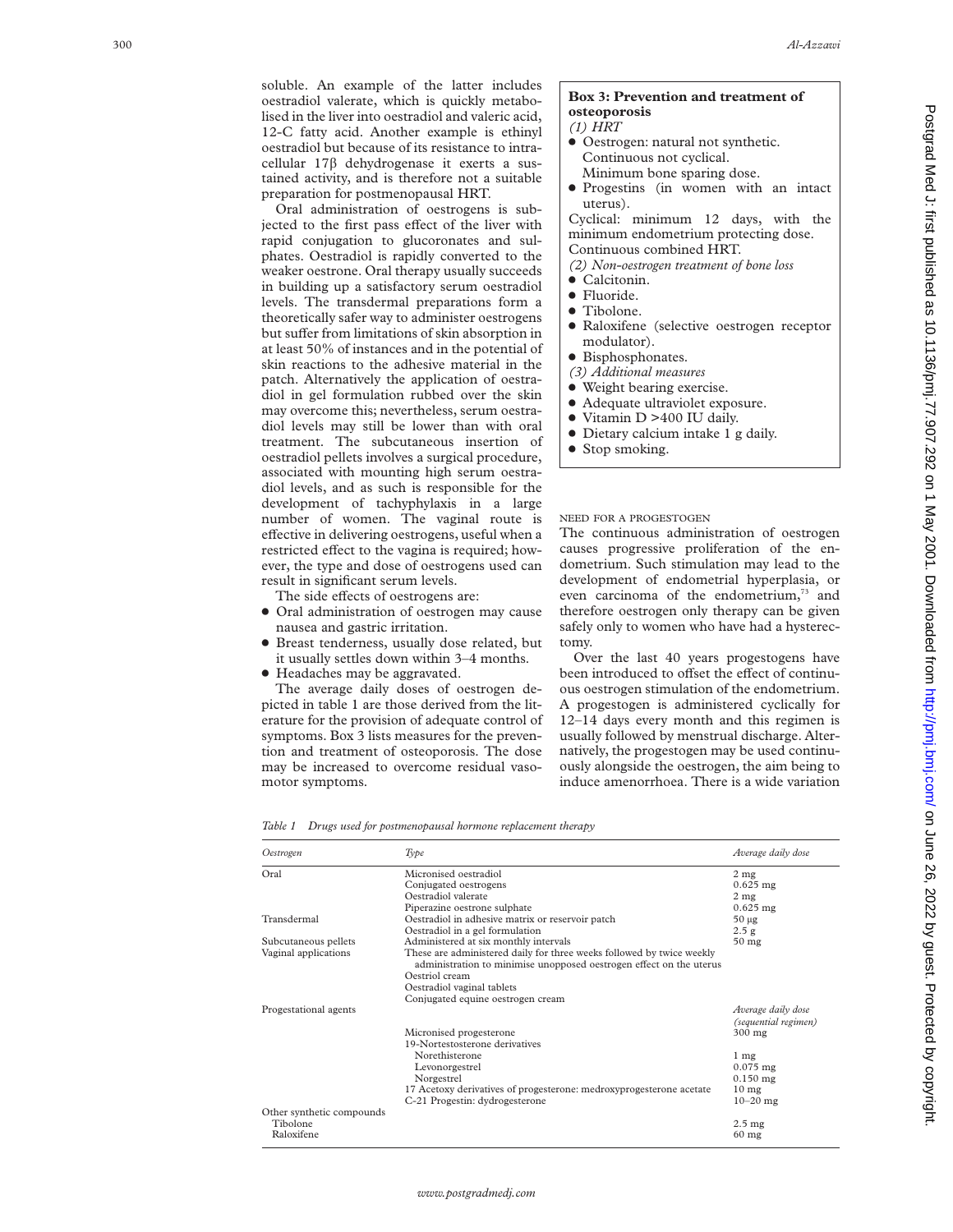in bioavailability and individual tissue concentration of different progestogens, making it difficult to derive relative potencies between various compounds. This is also noted in the variation of the incidence and severity of adverse effects between different individuals.

The main adverse effects associated with the use of progestogens are:

- Unscheduled bleeding.
- $\bullet$  The development of premenstrual tension type of symptoms: fluid retention, bloatedness, cyclical mastalgia, weight gain.
- Acne and seborrhoea.

Progesterone is poorly absorbed from the gut and by micronising the crystals (particle size  $\leq 1$   $\mu$ ) its absorption may be enhanced, but in view of the rapid deactivation it needs to be administered in divided doses, and is associated with poor cycle control. Hence, synthetic steroids with progestogenic activity have been introduced in clinical practice, which showed a better absorption and bioavailability compared with the natural progesterone. There are two main derivations for the synthetic progestins available: removal of the carbon atom from testosterone and placing an ethinyl group in the C-17 position, or by adding an acetyl group to position C-17 of the progesterone molecule. The former group possesses higher androgenic activity than the latter but is associated with a better menstrual control. Most progestogens are subjected to the first pass effect of the liver, and they adversely affect the lipoprotein profile. However, when progestogens are added sequentially to oestrogens their potential for causing an atherogenic lipid profile is reduced. They are quickly eliminated, and daily doses are required. Progesterone and progestogens act by:

- $\bullet$  Down-regulation of oestrogen receptor expression.
- Increasing the catabolism of oestradiol.
- Inhibition of oestradiol mediated oncogene transcription.

The duration of progestogen use rather than its dose seem to be the important factor in the secretory transformation of the endometrium. However, higher doses of the progestogen may be required to improve cycle control, but this may also increase the incidence and severity of premenstrual tension type of symptoms.

#### TIBOLONE

This is a synthetic steroid, described to have a combination of activities including weak oestrogenic, weak progestogenic, and weak androgenic actions. It may be used alone as a supplement for postmenopausal women to reduce vasomotor symptoms and to reduce postmenopausal bone loss. The rate of increase in BMD is estimated at about 1.5%–2% over two years of use, and therefore is less effective than oestrogen. It may help to alleviate vasomotor symptoms without causing mastalgia, but is also associated in some women with the development of bloating, fluid retention, and psychological symptoms similar to those of premenstrual tension. It is an amenorrhoeic regimen and does not cause uterine bleeding in the majority of users. However, while the total

cholesterol is reduced as a result of treatment, the HDL-cholesterol level is also reduced and more profoundly compared with the continuous combined HRT regimen.<sup>57</sup> It is administered in a daily dose of 2.5 mg. It is indicated in women who have passed the menopause, who do not wish to bleed, or in those with contraindications to the use of oestrogen.

#### RALOXIFENE

Selective oestrogen receptor modulators are a family of compounds found to exert oestrogenic effects in certain body tissues but not others. Raloxifene, a non-steroidal benzothiaphene, is chemically related to tamoxifen. Both raloxifene and tamoxifen bind the oestrogen receptors and show mixed agonist and antagonist activity in different oestrogen responsive tissues. Both drugs reduce bone turnover and modulate hepatic globin synthesis, in a manner similar to oestrogen. Raloxifene, however, does not stimulate the uterus, unlike tamoxifen, which acts as a partial oestrogen agonist on the uterus. Raloxifene is metabolised by the liver and undergoes extensive enterohepatic cycling. Raloxifene is orally administered as a daily dose of 60 mg.

Raloxifene has been shown to reduce markers of bone turnover and may result in an increase of vertebral BMD by about 1.2%– 1.6% per annum, $74$  therefore it is less effective than oestrogen. However, there are no data directly comparing the two treatments. There appears to be no endometrial stimulatory effect of raloxifene compared with controls in terms of ultrasound measured endometrial thickness or the incidence of uterine bleeding.75 Raloxifene may reduce serum cholesterol and LDL-cholesterol levels, similar to HRT, but does not affect the HDL-cholesterol levels or triglycerides, which rise by 11%–20% with  $HRT.^{76}$ 

Raloxifene seems to be devoid of breast stimulatory effect and claims have been made to a lower incidence of developing new breast cancers during treatment for up to three years.77 However, there is an increase in the incidence of vasomotor symptoms with raloxifene treatment. Also reported is an increased risk of thromboembolism, to the same extent as that of HRT, and development of leg cramps. Clearly this preparation is indicated in women who have passed the menopause, who do not complain of vasomotor symptoms, and who are at an increased risk of osteoporosis. It may prove useful in the prevention and treatment of osteoporosis, as an alternative to HRT, in women with oestrogen dependent neoplasia and those who do not wish to bleed.

# **Compliance**

No more than 50%–60% of women on HRT will continue to take it beyond one year and one of the main causes of non-compliance with HRT in perimenopausal and postmenopausal women is withdrawal bleeding, particularly if irregular or heavy. Progestogenic side effects adversely affect compliance, but manipulation of the dose and type of the progestogen may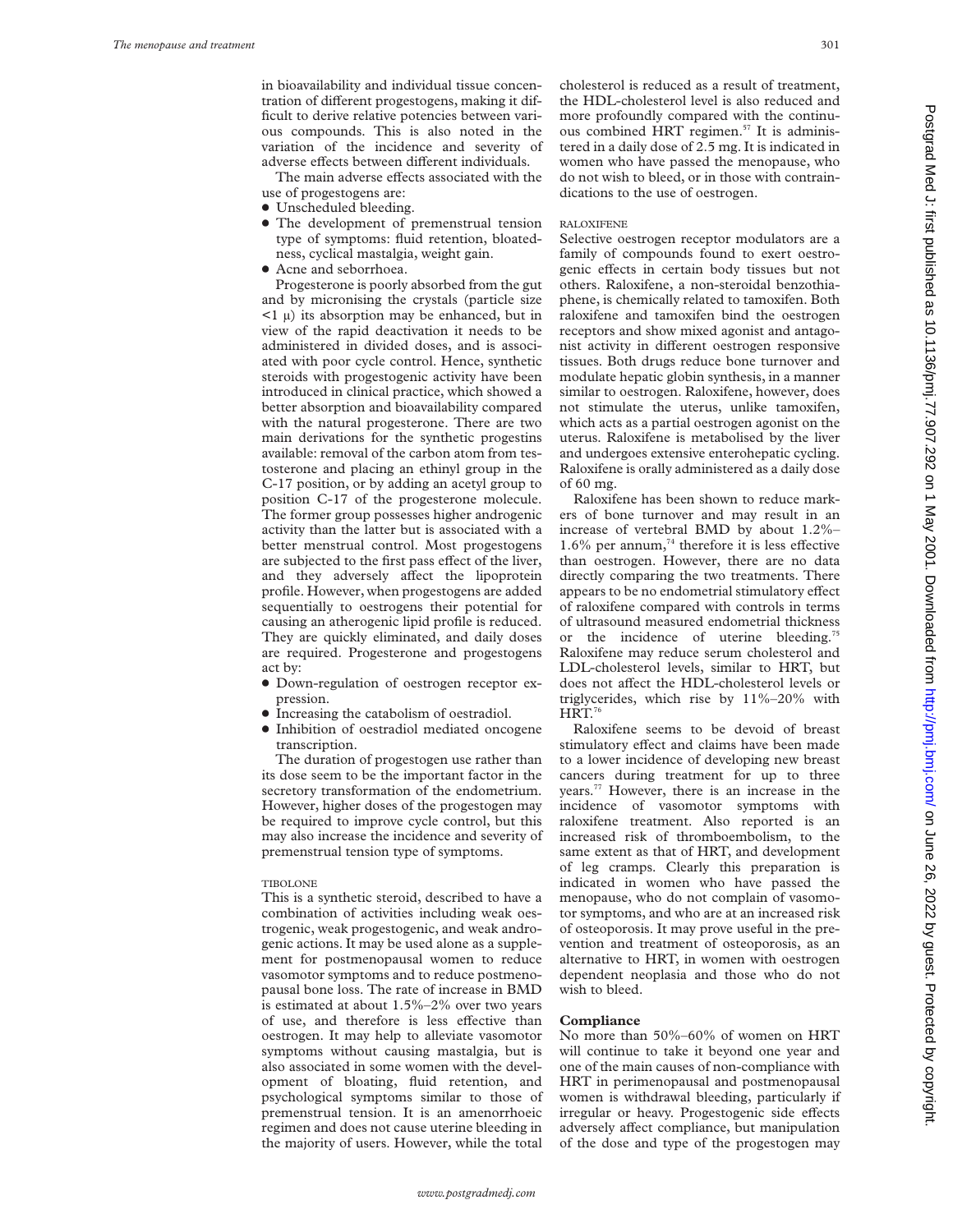help to ameliorate this problem. However, reducing the dose of the progestogen may jeopardise cycle control.

Unscheduled heavy bleeding with poor predictability of the day of onset has been documented to occur in as many as 50% of postmenopausal women using oestradiol 2 mg daily with cyclical norethisterone 1 mg/day, days 17–28 of the treatment cycle.<sup>78</sup> Such incidence is indeed prevalent among all cyclical combined HRT preparations in use.<sup>79</sup> The cycle may be regulated by increasing the dose of progestogen, but this may increase the incidence of progestogen induced adverse effects.

Continuous combined HRT (progestogen along with oestrogen) has been suggested as an alternative to improve compliance as it is associated with a lower frequency of bleeding. Such regimens prevent bleeding as the progestogen maintains the endometrium in the thin and atrophic state. Nevertheless, 50% of women experience bleeding episodes during the first six months of treatment<sup>57</sup> and about  $40\%$ discontinued treatment during the first year for a variety of reasons; including 8% due to unacceptable bleeding. This raises the issue of further investigation of the endometrium if bleeding continues beyond six months from commencement of continuous combined HRT, when it has to be considered as "postmenopausal bleeding" and investigated as such. Older women may be more suited to receive a low dose continuous combined HRT (oestradiol 1 mg and norethisterone 0.5 mg), or it may be prescribed in those women who develop adverse effects on the standard dose of continuous combined HRT—for example, oestradiol 2 mg with norethisterone 1 mg, or, conjugated equine oestrogens (0.625 mg) with 2.5 mg medroxyprogesterone.

Another important factor in the management of postmenopausal women on HRT is the finding of a twofold increase of abnormal bleeding in the presence of submucous fibroids, odd ratio 2.4, 95%CI 1.25 to 4.53.80 Whether the presence of these structural abnormalities reflects abnormal development of the vascular supply to the endometrium is not known. However, their hysteroscopic removal may rectify this problem in the vast majority of instances.<sup>81</sup>

- Other factors that affect compliance include: • Weight gain: increase in appetite is caused by the progestogen component of the HRT regimen and appropriate dietary advice should be given. Oestrogen induces redistribution of fat thus reducing the waist:hip ratio.
- Cancer phobia (see below).

#### **Risk of breast cancer**

Cancer of the breast is the second most common cancer in the female population of the Western world. Its incidence rises sharply between the age of 50 and 60. It is a multifactorial condition and its aetiological relationship to oestrogen therapy has been suggested but never proved. Fear of causality is the most commonly stated reason for discontinuation of HRT.

An increased relative risk of breast cancer in women receiving oestrogen replacement treatment, postulated to be around 1.33 (95% CI 1.12 to 1.57), is shown in only one significant study, $82$  while refuted in many others. $83-85$ Further, data from the Leisure World follow up study showed that the risk of breast cancer mortality in oestrogen users was  $0.81$ .<sup>86</sup> The addition of progestogens, sequential or continuous combined, to offset the endometrial effects of oestrogen, has not been shown to offer protection against breast cancer.<sup>8</sup> Nevertheless, when counselling women who wish to start HRT, all these issues should be discussed. Women should be advised on breast self examination on monthly basis, and to have a breast examination annually by their doctor or practice nurse. Although this may result in increasing referrals to breast units with attendant anxieties while awaiting the results of investigations, it is in my view a fundamental part of the "breast awareness" campaign. Screening mammography is currently performed in the UK every three years between the ages of 50 to 64, but 25% of interval cancers not identified at screening occur between the second and third year. Therefore particularly in high risk women, mammography is advised at least every two years. Data on mammographic screening, which were started at the age of 45 and performed at two years intervals, resulted in 25% reduction in mortality after 14 years of follow up.<sup>88</sup> These data are in agreement with most meta-analyses of randomised trials.<sup>8</sup>

#### **Endometrial cancer**

The use of unopposed oestrogen, cyclically or continuously administered, promotes endometrial mitotic activity and can result in hyperplasia, complex hyperplasia, atypical hyperplasia, and early carcinoma of the endometrium. After one year of treatment the incidence of hyperplasia is increased to 20%.<sup>90</sup> The average time for progression of hyperplasia to carcinoma of the endometrium is about five years, and 25%– 30% of atypical hyperplasia progress to carcinoma within one year.<sup>91</sup>

In a recent case-control study from Sweden the relative risk of developing endometrial carcinoma after five or more years of use of unopposed oestrogen is markedly increased: for oestradiol (odds ratio  $(OR) = 6.2$ ; 95% CI 3.6 to 12.0) and for conjugated equine oestrogens (OR = 6.6; 95% CI 3.1 to 12.6). The use of cyclical progestin reduced the risk dramatically  $(OR = 1.6; 95\% \text{ CI } 1.1 \text{ to } 2.4)$ , but this risk increased in women who use the progestin for less than 16 days per cycle, most commonly 10 days per cycle (OR =  $2.9$ ;  $95\%$  CI = 1.8 to 4.6 for five or more years of use). Continuous progestin use along with oestrogens, on the other hand, was associated with a reduced risk (OR =  $0.2$ ; 95% CI = 0.1 to 0.8 for five or more years of use). $92$ 

# **Conclusion**

It should be emphasised that the menopause is a positive step in a woman's life, it is the beginning of the postreproductive phase of her life,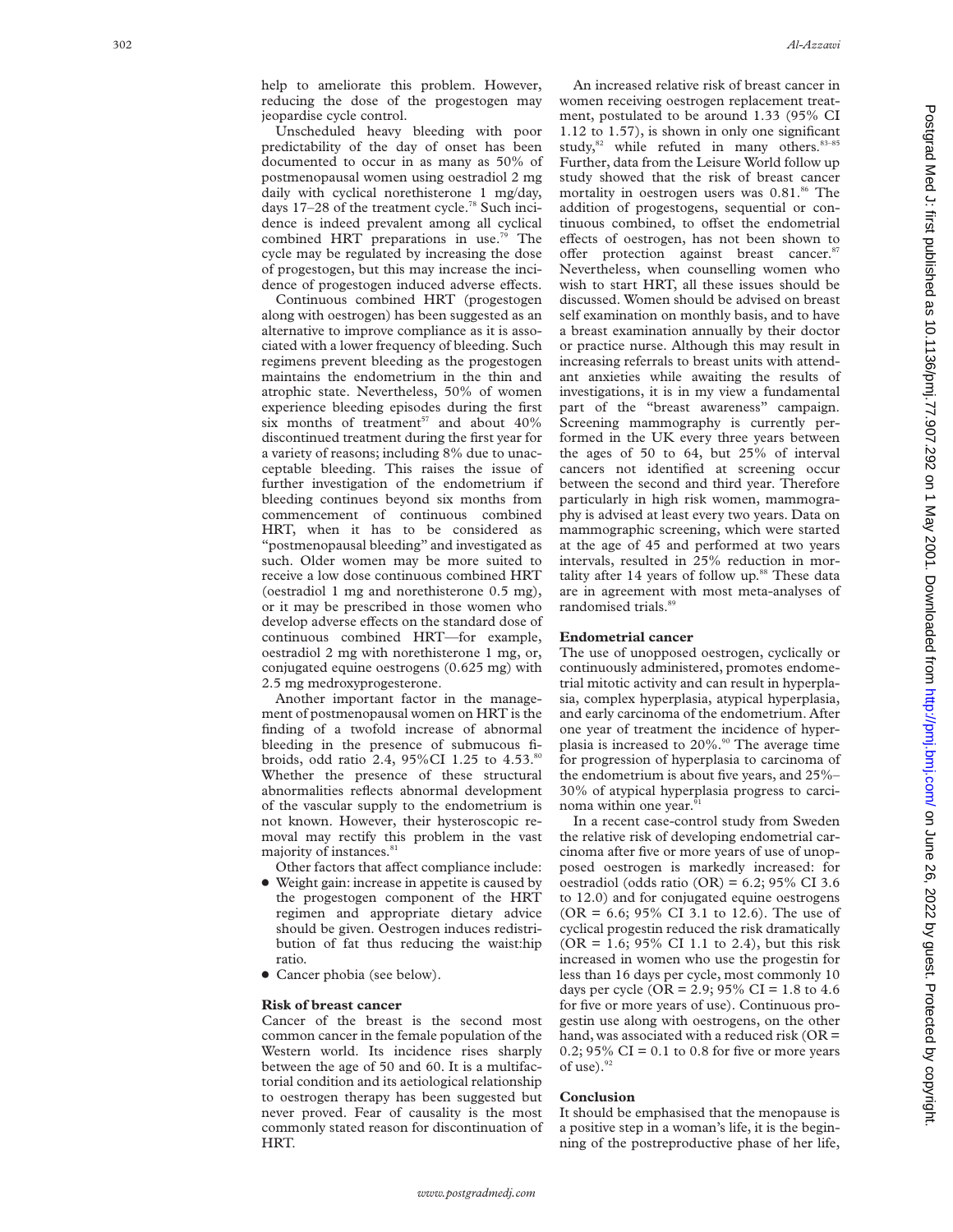when she may pursue a new career, education, or vocation. The symptoms of oestrogen deprivation can be relieved by oestrogen treatment, which if taken long term will help to prevent genital atrophy and reduce the risks of disabilities related to osteoporosis. There is increasing evidence for the role of HRT in reducing the risks of cardiovascular diseases. These issues highlight the importance of HRT and rank it among the most significant preventative public health programmes. The commitment to long term HRT, however, is not an easy decision for women, especially when they are asymptomatic. In order to enhance the acceptance of the preventative role of HRT in our ageing society, the woman must be given the opportunity to ask questions after adequate counselling, and the balance of risks and benefits have to be amply explained, such that she is enabled to make informed health choices.

- 1 Kaplun A, ed. *Health promotion and chronic illness: discovering a new quality of health*. World Health Organisation Regional Publications, European series, No 44. Geneva: WHO, 1992.
- 2 MacNaughton J, Banah M, McCloud P, *et al.* Age related changes in follicle stimulating hormone, luteinizing hormone, oestradiol and immunoreactive inhibin in women of reproductive age. *Clin Endocrinol (Oxf)* 1992;**36**:339–45.
- 3 Faddy MJ, Gosden RG, Gougeon A, *et al*. Accelerated disappearance of ovarian follicles in mid-life: implications for forecasting menopause. *Hum Reprod* 1992;**7**:1342–6.
- 4 Faddy MJ, Gosden RG. A model conforming the decline in follicle numbers to the age of menopause in women. *Hum Reprod* 1996;**11**:1484–6.
- 5 Taylor AH, Al-Azzawi F. The distribution of oestrogen receptors in the body. *Mol Endocrinol* 2000 (in press). 6 Bäckström T. Symptoms related to the menopause and sex
- steroid treatments. *Ciba Found Symp* 1995;191:171–86.<br>7 Luine VN, McEwen BS. Effect of oestradiol on turnover of
- type A monoamine oxidase in the brain. *J Neurochem* 1977; **<sup>28</sup>**:1221–7.
- 8 Crowley WR. Effects of ovarian hormones on norepine-<br>phrine and dopamine turnover in individual hypothalamic and extra-hypothalamic nuclei. *Neuroendocrinology* 1982;**34**: 381–6.
- 9 Paganini-Hill A, Henderson VW. Estrogen replacement therapy and risk of Alzheimer disease. *Arch Intern Med* 1996;**156**:2213–7.
- 10 Yaffe K, Sawaya G, Lieberburg I, et al. Estrogen therapy in postmenopausal women: effects on cognitive function and dementia. *JAMA* 1998;279:688-95.
- 11 Maheux R, Naud F, Rioux M, *et al.* A randomized, double-<br>blind, placebo-controlled study on the effect of conjugated<br>estrogens on skin thickness. *Am J Obstet Gynecol* 1994;**170**:<br>642–9.
- 12 Ashcroft GS, Dodsworth J, van Boxtel E, *et al.* Estrogen accelerates cutaneous wound healing associated with an increase in TGF-beta1 levels. *Nat Med* 1997;**3**:1209–15.
- 13 Cooper C. Femoral neck bone density and fracture risk. *Osteoporos Int* 1996;**6**(suppl 3):24–6. 14 Riggs B, Melton LJ III. Involutional osteoporosis. *N Engl J*
- *Med* 1986;**314**:1676–86. 15 Ott SM. Bone density in adolescents. *N Engl J Med*
- 1991;**325**:1646–7.
- 16 Wark JD. Osteoporosis: pathogenesis, diagnosis, prevention and management. *Bailliere's Clinical Endocrinology and Metabolism* 1993;**7**:151–81.
- 17 Hui SL, Wiske PS, Norton JA, *et al.* A prospective study of change in bone mass with age in postmenopausal women. *Journal of Chronic Diseases* 1982;**35**:715–25.
- 18 Marshall D, Johnell O, Wedel H. Meta-analysis of how well measures of bone mineral density predict occurrence of osceoporotic fractures.  $BMI$  1996;312:1254–9.<br>19 Galien R, Garcia T. Estrogen receptor impairs interleuki
- 
- 20 Hughes DE, Dai A, Tiffee JC, et al. Estrogen promotes apoptosis of murine osteoclasts mediated by TGF-beta. *Nat*
- 
- *Med* 1996;2:1132–6.<br>
21 Horowitz MC. Cytokines and estrogen in bone: anti-<br>
osteoporotic effects. *Science* 1993;**260**:626–7.<br>
22 Tiegs RD, Body JJ, Wahner HW, *et al*. Calcitonin secretion in postmenopausal osteoporosis. *N Engl J Med* 1985;**312**: 1097–100.
- 23 Chen C, Noland KA, Kalu DN. Modulation of intestinal vitamin D receptor by ovariectomy, estrogen and growth hormone. *Mech Ageing Dev* 1997;**99**:109–22. 24 Hans D, Dargent-Molina P, Schott AM, *et al.* Ultrasono-
- graphic heel measurements to predict hip fracture in elderly women: the EPIDOS prospective study. *Lancet* 1996;**348**: 511–4.
- 25 Glüer CC. Quantitative ultrasound techniques for the assessment of osteoporosis: expert agreement on current
- status. The International Quantitative Ultrasound Consen-<br>sus Group. *J Bone Miner Res* 1997;12:1280–8.<br>26 Colditz GA, Willett WC, Stamfer MJ, *et al.* Menopause and the risk of coronary heart disease in women. *N Engl J Med* 1987;**316**:1105–10.
- 27 Stampfer MJ, Colditz GA. Estrogen replacement therapy and coronary heart disease: a qualitative assessment of the epidemiological evidence. *Prev Med* 1991;**20**:47–63.
- 28 Grady D, Rubin SM, Petitti DB, *et al.* Hormone therapy to prevent disease and prolong life in postmenopausal women [see comments]. *Ann Intern Med* 1992;**117**:1016–37.
- 29 Voutilainen S, Hippeläinen M, Hulkko S, *et al.* Left ventricular diastolic function by Doppler echocardiography in relation to hormonal replacement therapy in healthy
- postmenopausal women. *Am J Cardiol* 1993;**71**:614–7. 30 Pines A, Fisman EZ, Shemesh J, *et al.* Menopause-related changes in left ventricular function in healthy women. *Car-diology* 1992;**80**:413–6.
- 31 Pines A, Fisman EZ, Levo Y, *et al.* Menopause-induced changes in left ventricular wall thickness. *Am J Cardiol* 1993;**72**:240–1.
- 32 Villecco AS, de Aloysio D, de Liberali E, *et al.* High blood pressure and 'ischaemic' ECG patterns in climacteric women. *Maturitas* 1985;**7**:89–97.
- 33 Staessen J, Bulpitt CJ, Fagard R, *et al.* The influence of menopause on blood pressure. *J Hum Hypertens* 1989;**3**: 427–33.
- 34 Botting R, Vane JR. The receipt and despatch of chemical messengers by endothelial cells. In: Schoor K, Sinzinger JR, eds. *Prostaglandins in clinical research.* New York: Alan R Liss, 1989: 1–11.
- 35 Collins P, Rosono GMC, Jiag C, *et al.* Cardiovascular protection by oestrogen—a calcium antagonist effect? *Lancet* 1993;341:1264–5
- 36 Mugge A, Riedel M, Barton M, *et al.* Endothelium independent relaxation of human coronary arteries by 17â oestradiol in vitro. *Cardiovasc Res* 1993;**27**:1939–42. Crane MG, Marris JJ, Windsor W. Hypertensive contracep-
- tion agents and oestrogens. *Ann Intern Med* 1971;**74**:13–21. 38 Wren BG, Routledge DA. Blood pressure changes oestrogen
- 
- in climacteric women. *Med J Aust* 1981; ii:528–31.<br>
39 Pfeffer RI, Kurosaki TT, Charlton SK. Estrogen use of<br>
blood pressure in later life. *Am J Epidemiol* 1979;11:469–78.<br>
40 Lip GYH, Beevers M, Churchill D, *et al.* H
- 41 Campbell S, Whithead MI. Oestrogen therapy and the menopausal syndrome. *Clin Obstet Gynecol* 1977;**4**:31–47.
- 42 Akkad A, Halligan AW, Abrams K, et al. Differing responses in blood pressure over 24 hours in normotensive women receiving oral or transdermal estrogen replacement therapy. *Obstet Gynecol* 1997;**89**:97–103.
- 43 Pines A, Fisman E Z, Levo Y, et al. The effects of hormone replacement therapy in normal postmenopausal women: measurement of Doppler derived parameters of aortic flow. *Am J Obstet Gynecol* 1990;**164**:806–12.
- 44 Volterrani M, Rosano G, Coats A, *et al.* Estrogen acutely increases peripheral blood flow in postmenopausal women. *Am J Med* 1995;**99**:119–22.
- 45 Gangar KF, Vyas S, Whitehead M, *et al.* Pulsatility index in internal carotid artery in relation to transdermal oestradiol and time since menopause. *Lancet* 1991;**338**:839–42. 46 Rosano GM, Sarrel PM, Poole-Wilson PA, *et al.* Beneficial
- effect of oestrogen on exercise-induced myocardial ischae-<br>mia in women with coronary artery disease. *Lancet* 1993;**342**:133–6.
- 47 Chester AH, Jiang C, Borland JA, *et al.* Oestrogen relaxes human epicardial coronary arteries through non-endothelium-dependent mechanisms. *Coron Artery Dis* 1995;**6**:417–22.
- 48 Rodriguez G, Warkentin S, Risberg J, et al. Sex differences in regional cerebral blood flow. *J Cereb Blood Flow Metab* 1988;**8**:783–9.
- 49 Penotti M, Nencioni T, Gabrielli L, *et al.* Blood flow variations in internal carotid and middle cerebral arteries induced by postmenopausal hormone replacement therapy.  $Am \mathcal{J} Obset Gynecol$  1993;169:1226–32.
- 50 Akkad A, Hartshorne T, Bell PR, *et al*. Carotid plaque regression on oestrogen replacement: a pilot study. *Eur J Vasc Endovasc Surg* 1996;**11**:347–8.
- 51 Thompson GR. The proving of the lipid hypothesis. *Current Opin Lipidol* 1999;**10**:201–5. Scanu AM. Lipoprotein(a). A genetic risk factor for prema-
- 
- ture coronary heart disease. *JAMA* 1992;**26**:3326–9. 53 Nabulsi AA, Folsom AR, White A, *et al.* Association of hormone-replacement therapy with various cardiovascular risk factors in postmenopausal women. The Atherosclerosis Risk in Communities Study Investigators. *N Engl J Med* 1993;**328**:1069–75.
- 54 Manson JE, Rimm EB, Colditz GA, *et al.* A prospective study of postmenopausal estrogen therapy and subsequent incidence of non-insulin-dependent diabetes mellitus. *Ann Epidemiol* 1992;**2**:665–73.
- 55 Folsom AR, McGovern PG, Nabulsi AA, *et al.* Changes in plasma lipids and lipoproteins associated with starting or stopping postmenopausal hormone replacement therapy. Atherosclerosis Risk in Communities Study. *Am Heart J* 1996;**132**:952–8.
- 56 Tikkanen MJ, Kuusi T, Nikkilä EA, *et al.* Post-menopausal hormone replacement therapy: effects of progestogens on serum lipids and lipoproteins. A review. *Maturitas* 1986;8:7– 17.